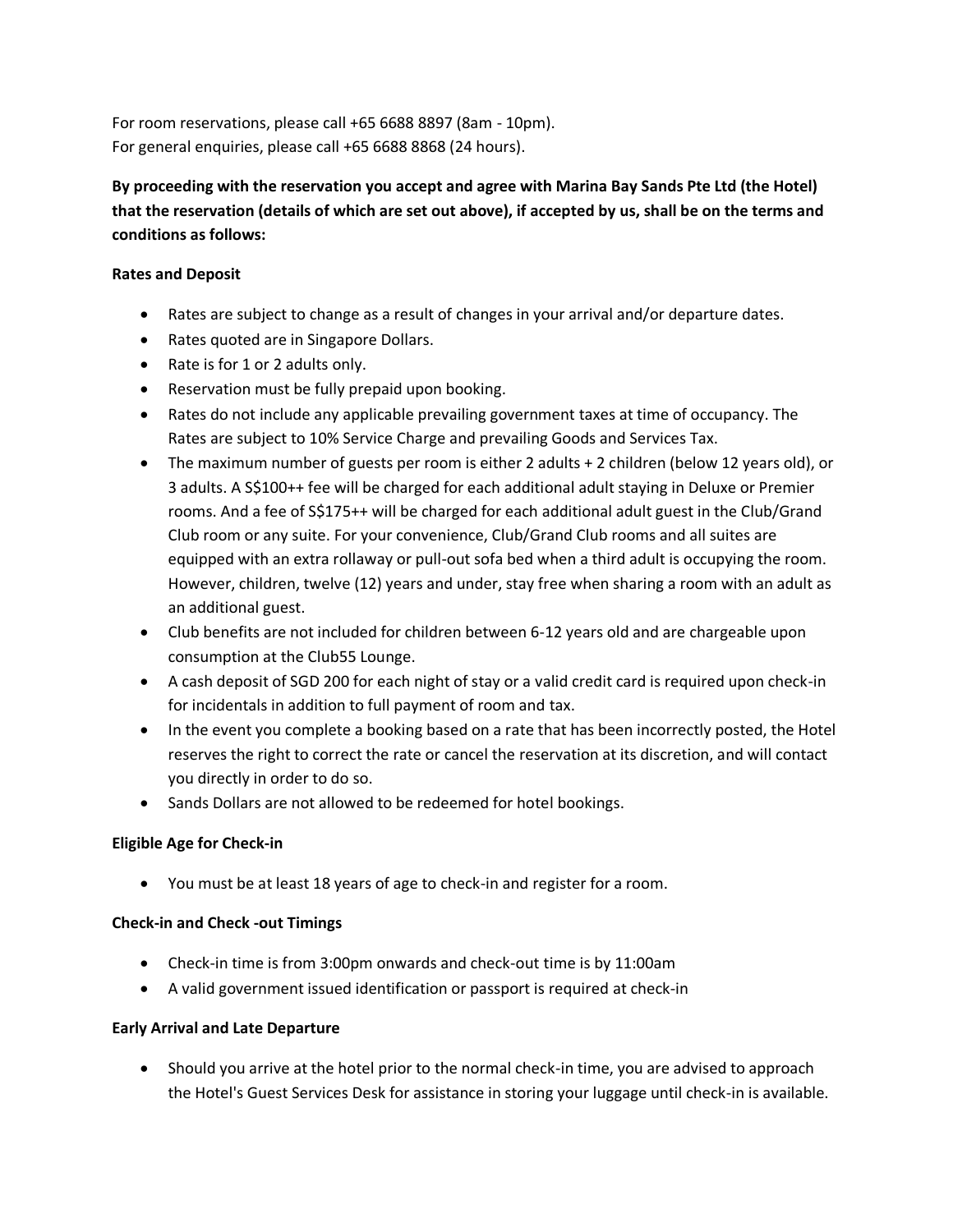If arriving early, you are also advised to consider making a reservation for the evening prior to your arrival.

- Late check-outs are available on request subject to room availability and occupancy level.
- Please check with the Hotel's Front Desk at least 24 hours prior to your departure on availability of late check-out. A half-day room charge may be incurred for late check-out between 12pm to 6pm and a full day room charge may be incurred for late check-out after 6pm.

## **Credit Card Information**

- A valid credit card is required to secure your reservation.
- Upon reservation, credit card will be charged for the amount indicated on the booking confirmation page and email.
- The Hotel accepts Visa, Mastercard, American Express, and JCB credit cards. Debit Cards are not accepted.
- With effect from 15 January 2015, Diners Club credit cards will no longer be accepted for Hotel and other ancillary services as a mode of payment.
- Exchange rates are applicable at time of reservation, but are subject to currency fluctuations and billing will be at the prevailing exchange rate upon completion of your stay.

# **Cancellation Policy**

- Reservation is non-cancellable, non-amendable and non-refundable.
- No name change is allowed.
- In the event of no-show, a fee of one night's room charge (inclusive of any applicable prevailing government tax) will be incurred and assessed to your credit card provided at the time of reservation.

### **Group Reservations**

 For reservations for groups of 10 rooms and above, please email the Hotel at groups@marinabaysands.com.

### **Further information**

- In proceeding with the reservation, you further agree to allow the Hotel or any of its related corporations (as defined in the Companies Act (Cap. 50) to send you Information on upcoming events and promotions; and or related information via email to the email address provided.
- You may unsubscribe to any such email at any time upon receipt of the said email.
- No gatherings and parties of any nature are allowed. The hotel reserves the right to evict any additional occupants in the room.
- This reservation is not transferable. No name change is allowed.

# **General Provisions**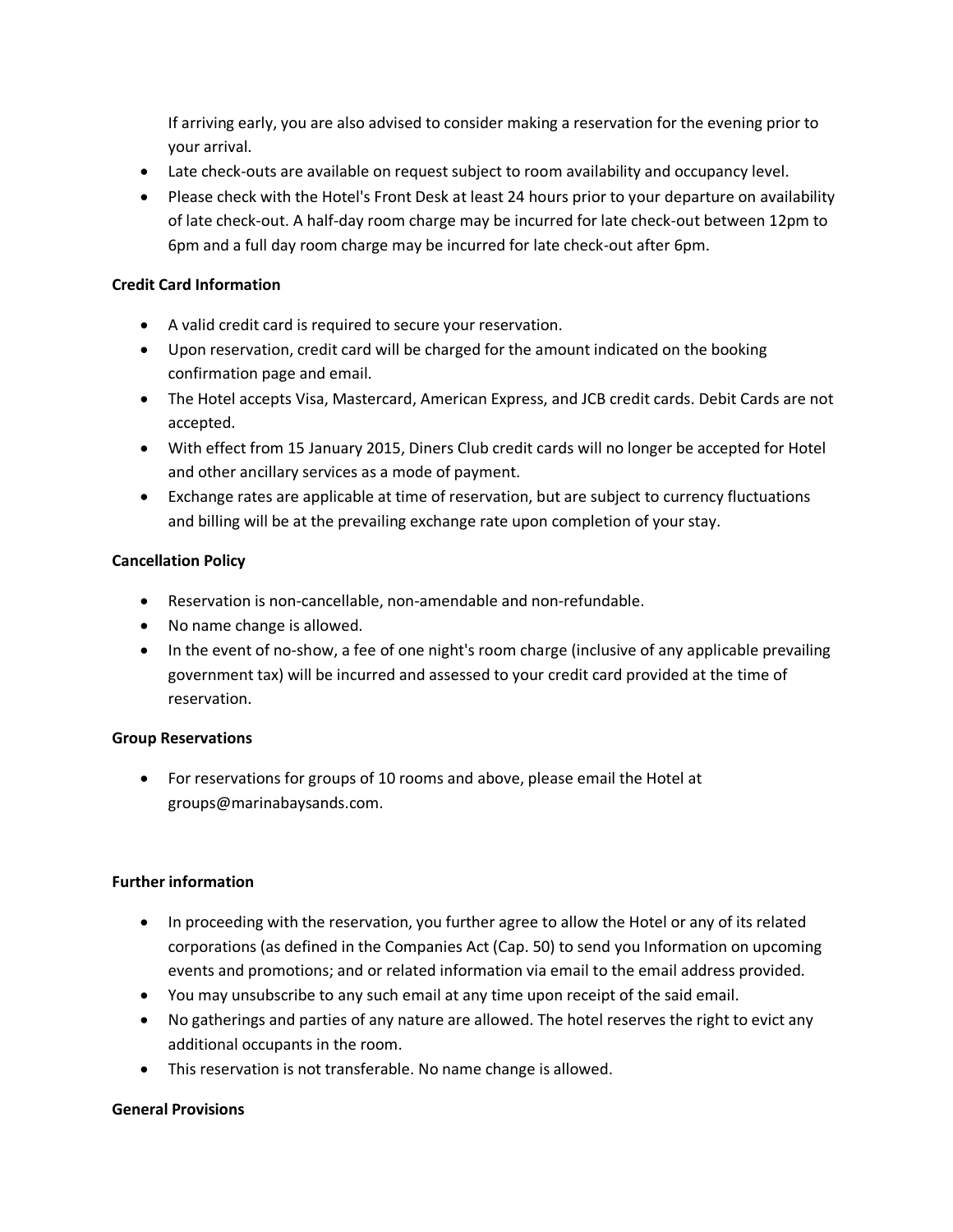- By proceeding with the reservation, you further agree and acknowledges that if the reservation is accepted by the Hotel, your stay subsequently shall be subject to the Hotel's standard terms and conditions of stay
- The Hotel shall be entitled to vary, amend and/or otherwise change these terms and conditions at any time without prior notice.
- You shall indemnify and hold the Hotel harmless in respect of any liability, loss, damage, cost and expense of any nature arising out of, and/or in connection with the acceptance of the reservation by the Hotel.
- The reservation and the terms and conditions set out hereto shall be governed in accordance with the law of the Republic of Singapore.
- The Contracts (Rights of Third Parties) Act ((Cap. 53B) shall not apply.

# **Sands Rewards Lifestyle Membership**

- Sign-up for a free Sands Rewards LifeStyle membership and enjoy discounts at all our attractions.
	- 10% off at ArtScience Museum
	- **10% off at Banyan Tree Spa à la carte massages**
	- Earn 3% from your purchases at 175 shopping and dining outlets and redeem instantly

\*Must be at least 21 year old to join Sands Rewards LifeStyle. Other Terms & Conditions apply.

# **Child Breakfast Charge**

 All rooms and suite rates do not include child breakfast charge. Child breakfast charge is applicable for any child between 6-12 years old. Breakfast for children 5 years and under is free. Child breakfast is chargeable to guest account at walk-in price upon consumption.

# **Additional Terms & Conditions for The Email Exclusive Offer:**

- The Email Exclusive Offer is not valid with any other hotel room packages.
- Rates and room availability are subject to change.
- Offer is restricted to 9 or fewer rooms and is not valid for group bookings.
- The Marina Bay Sands management reserves all rights to amend the promotion without notice.
- This offer is non-commissionable to Travel Agents.
- Marina Bay Sands may change these terms or terminate this program without notice.
- In the event of any dispute, the decision of Marina Bay Sands Pte Ltd is final and binding.

# **Rise Restaurant - Terms & Conditions for lunch or dinner buffet**

- The 40% discount is applicable to buffet only for lunch and dinner until 31 March 2016.
- Offer can only be redeemed once per room.
- Please present voucher at RISE restaurant to avail this offer.
- Discount is not applicable to any beverage (alcoholic/non-alcoholic) order.
- Offer cannot be combined with any other promotions and cannot be exchanged for cash.